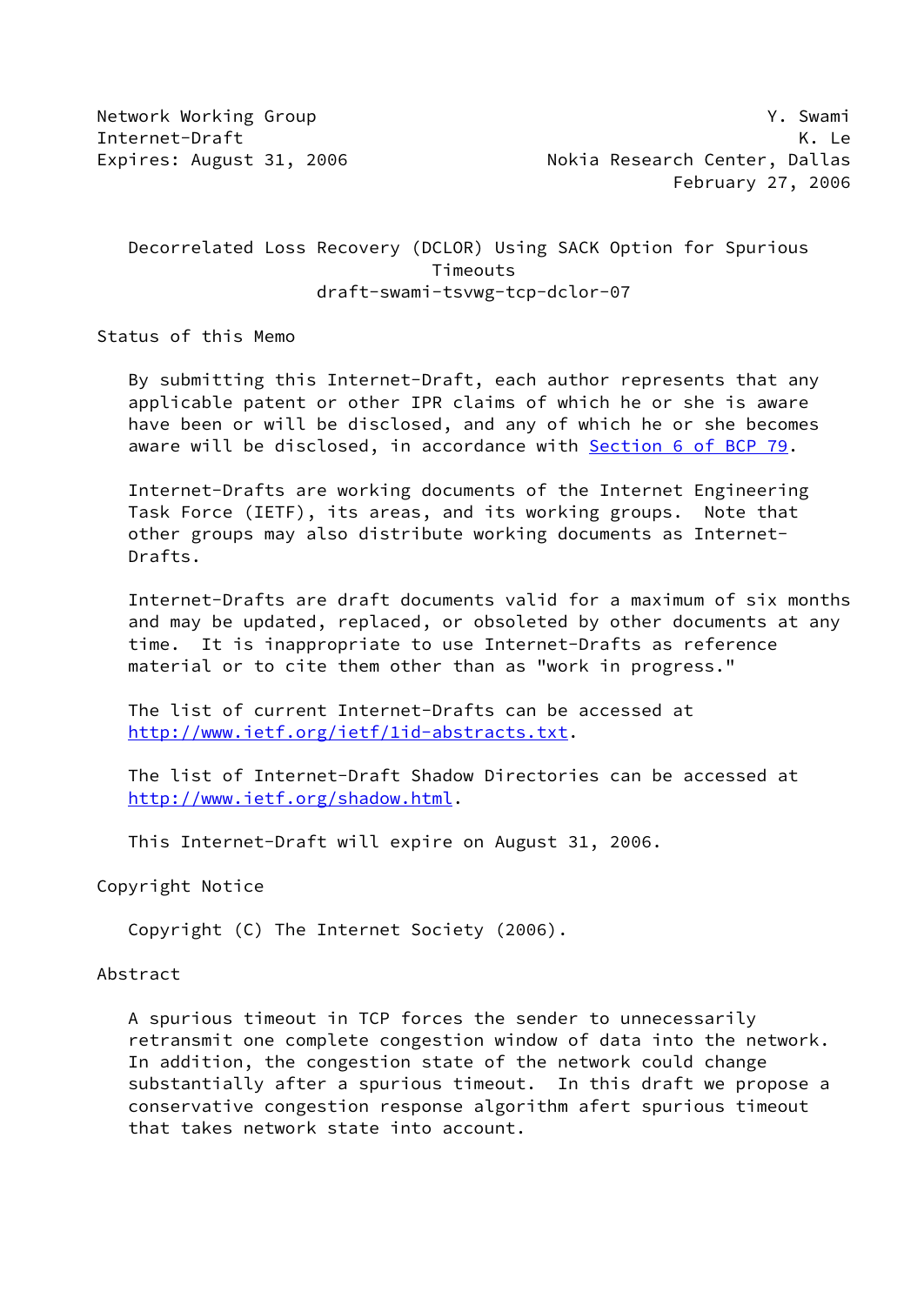### <span id="page-1-0"></span>[1](#page-1-0). Introduction

 The response of a TCP sender after a retransmission timeout is governed by the underlying assumption that a mid-stream timeout can occur only if there is heavy congestion--manifested as packet loss--in the network. TCP therefore assumes that a timeout is a sufficient indication to a) recover all the packets in flight, and b) to initiate a congestion response (slow start in this case) suited for heavy congestion scenarios.

 Although the assumption that a timeout can occur only if there is severe congestion is valid for traditional wireline networks, it does not hold good for some other types of networks--networks where packets can be stalled "in the network" for a significant duration without being discarded. In cellular networks, for example, the link layer can experience a relatively long disruption due to errors, and the link layer protocol can keep all packets buffered as long as the link layer disruption lasts.

 In this document we present an alternative approach to loss recovery and congestion control that "De-Correlates" Loss Recovery from congestion after a spurious. The algorithm described here follows the congestion control principle of  $[1]$  $[1]$   $[3]$  $[3]$  and  $[5]$  $[5]$ , but unlike the present go-back-N loss recovery algorithm after timeout, DCLOR only sends those segments that were actually lost in the network.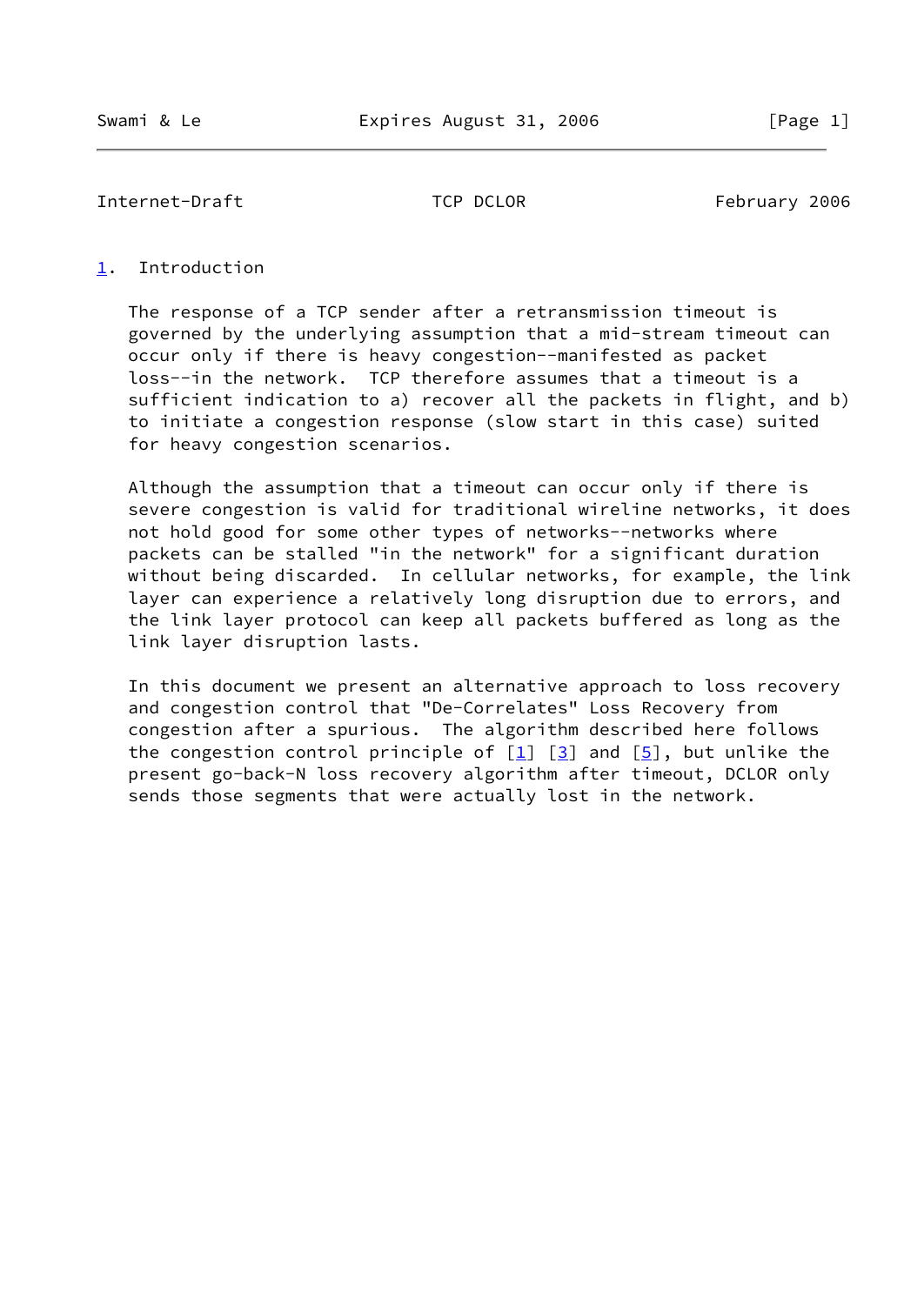Swami & Le **Expires August 31, 2006** [Page 2]

Internet-Draft TCP DCLOR February 2006

<span id="page-2-0"></span>[2](#page-2-0). Terminology

 The key words "MUST," "MUST NOT," "REQUIRED," "SHALL," "SHALL NOT," "SHOULD," "SHOULD NOT," "RECOMMENDED," "MAY," "OPTIONAL," and "silently ignore" in this document are to be interpreted as described in [RFC 2119.](https://datatracker.ietf.org/doc/pdf/rfc2119)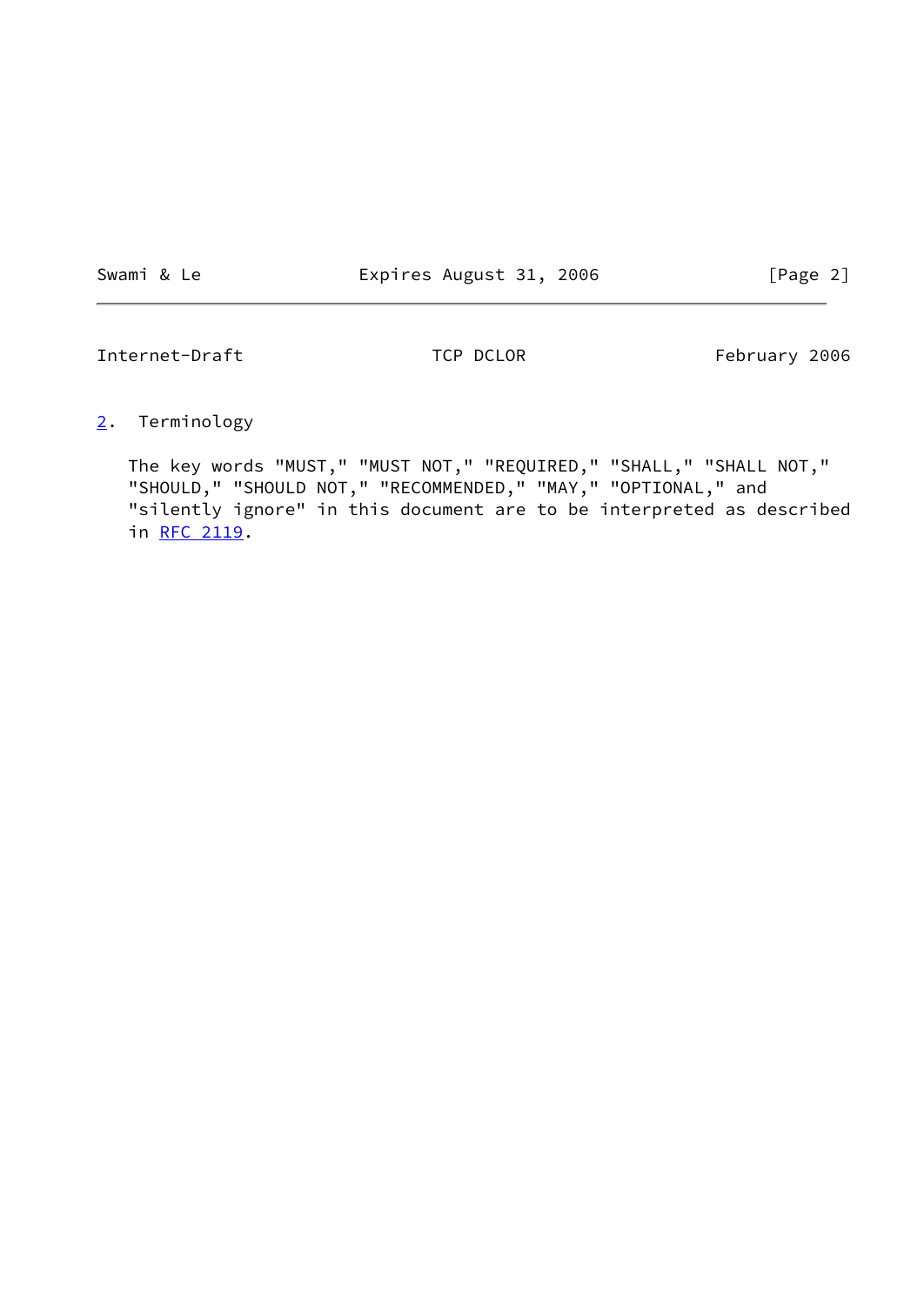Swami & Le Expires August 31, 2006 [Page 3]

Internet-Draft TCP DCLOR February 2006

## <span id="page-3-0"></span>[3](#page-3-0). Problem Description

Let us assume that a TCP sender has sent N packets,  $p(1)$  ...  $p(N)$ , into the network and it's waiting for the ACK of  $p(1)$ . Due to bad network conditions or some other problem, these packets are excessively delayed at some intermediary node RTR-1. This excessive delay forces the TCP sender to timeout and enter slow start.

 As far as the sender is concerned, a timeout is always interpreted as heavy congestion. The TCP sender therefore makes the assumption that all packets between  $p(1)$  and  $p(N)$  were lost in the network. To recover from this misconstrued loss, the sender retransmits P1(1) and waits for the ACK  $a(1)$  (where  $Px(k)$  represents the xth retransmission of packet with sequence number k).

 After some period of time when the network conditions at RTR-1 improve, the queued in packets are finally dispatched to their intended recipient. In response, TCP receiver generates the ACK a(1). When the TCP sender receives a(1), it's fooled into believing that a(1) was generated in response to the retransmitted packet p1(1), while in reality a(1) was generated in response to the originally transmitted packet  $p(1)$ . When the sender receives  $a(1)$ , it increases its congestion window to two, and retransmits p1(2) and p1(3). As the sender receives more acknowledgments, it continues with retransmissions and finally starts sending new data. Here we only analyze the congestion control behavior after a spurious timeout. Our scheme can be used in conjunction with the detection schemes in  $[6]$  $[6]$  and  $[9]$  $[9]$ .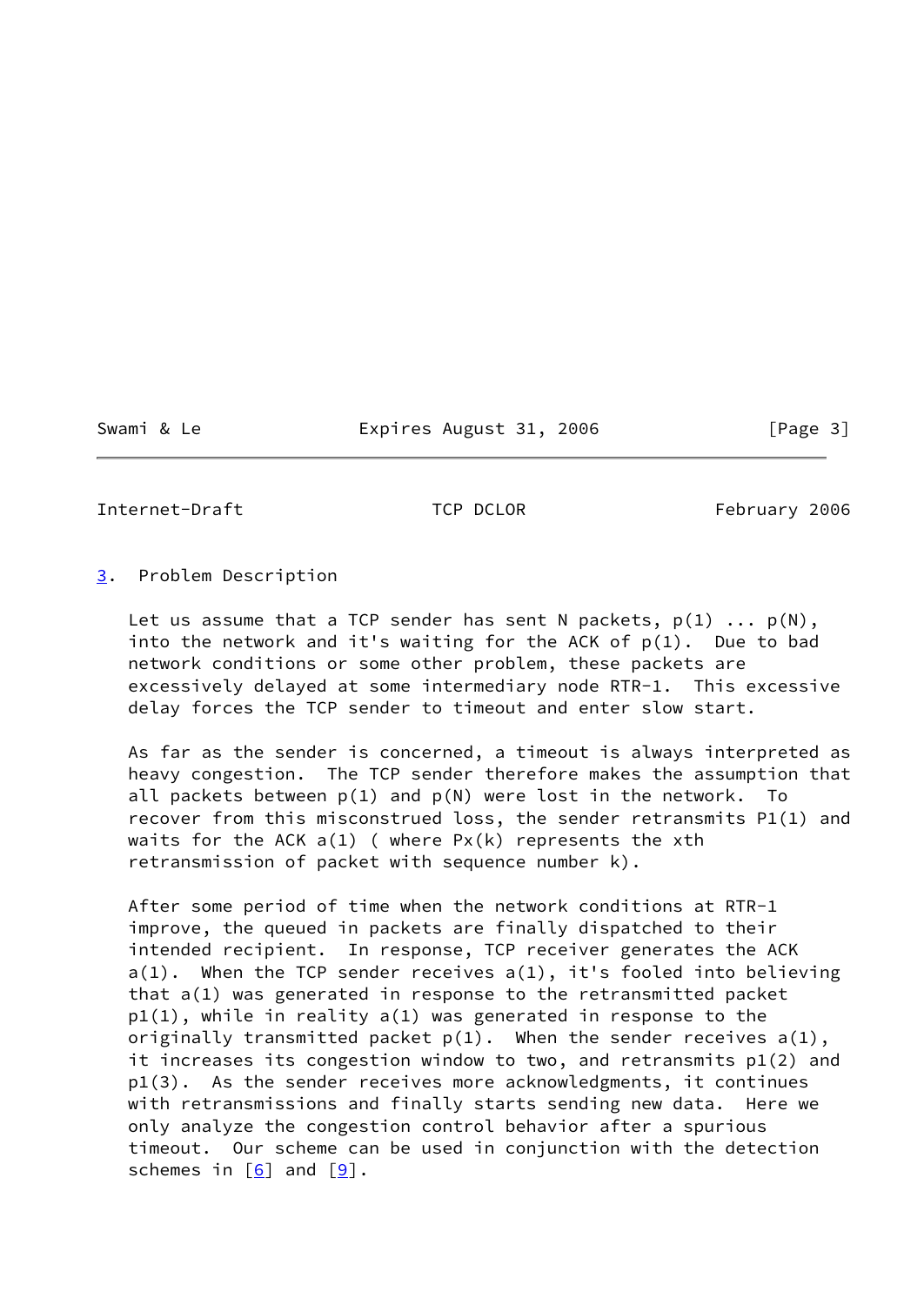To analyze network congestion after spurious timeout, we compute the worst case scenario packet loss in the system--assuming only TCP connections to be present. After the timeout (real or spurious), the TCP sender sets its SS\_THRESH to N/2. Therefore, for the first N/2 ACKs received (i.e., ACK  $a(1)$  to  $a(N/2)$ ), the TCP sender will grow its congestion window by one and reach the SS THRESH value of N/2. For each ACK received, the TCP sender sends 2 packets. Therefore, by the end of the slow start, the TCP sender would have sent  $2*(N/2)$  packets into the network. For the remaining N/2 ACKs (i.e., ACKs between  $a(N/2+1)$  to  $a(N)$ ) the TCP sender will remain in the congestion avoidance phase and send one packet for each ACK received--sending N/2 more data segments. The net amount of data sent is therefore  $N/2 + N = 3N/2$ .

 Please note that the entire 3N/2 packets are injected into the network within a time period less than or equal to RTT in most cases. The number of data segments that left the network during this time is only N. Therefore, the conservation of packet principle has been compromised, and of the 3N/2 packets injected in the network, N/2

Swami & Le **Expires August 31, 2006** [Page 4]

Internet-Draft TCP DCLOR February 2006

 packets will be lost with a very high probability. These N/2 lost packets, however, need not come from the same connection, and such a data-burst will unnecessarily penalize all the competing TCP connections that share the same bottleneck router.

 Now let's assume there are M competing TCP connections that share the same bottleneck router(s) with  $C(\theta)$  (each connection is numbered  $C(\theta)$  ... C(M-1)). During the period of time while C(0) is stalled, the TCP sender does not use its network resources--the buffer space--on the bottleneck router(s). The competing connections,  $C(1) \ldots C(M)$ , however see this lack of activity as resource availability and start growing their window by at least one segment per RTT during this time period (by virtue of linear window increase during congestion avoidance phase). For simplicity reasons, we assume that each of these connections has the same round trip time of RTT, and the idle time for  $C(0)$  is  $k*RTT$  (where  $k > RTO/RTT$ ). Under these assumptions, each of these competing connections will increase their congestion window by k segments. Therefore the amount of packets lost in the network due to slow start following a spurious timeout can be as high as:  $N/2$  +  $M*k$ .

The Eifel response algorithm  $[7]$  solves the problem of N/2 packet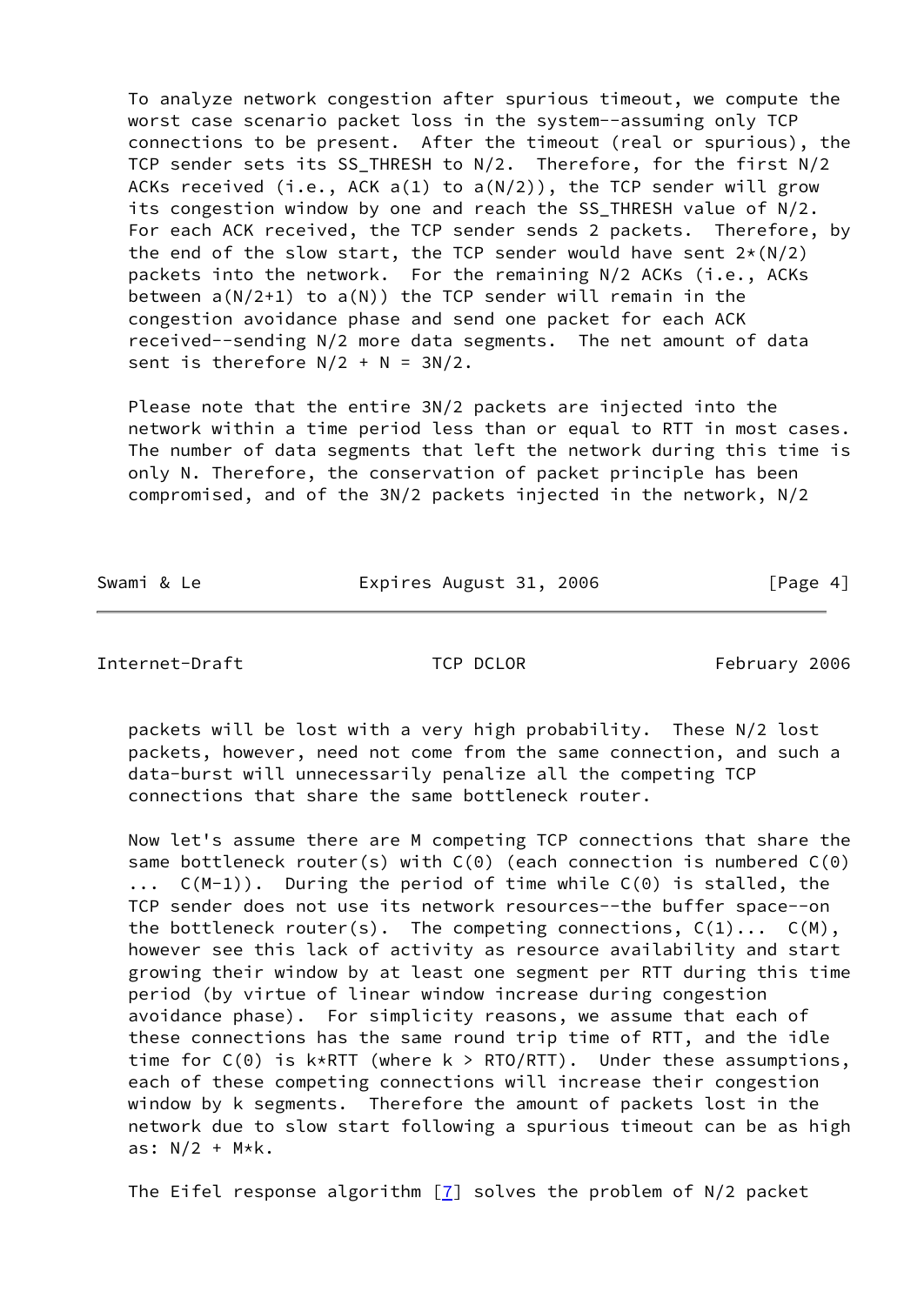loss, by restoring the congestion window to an old value immediately before the spurious timeout. Based on the above equation, however, we note that the congestion state of the network not only depends upon the old window size, but also upon the duration of spurious timeout. In our response algorithm, we therefore take the time duration of spurious timeout into account by reducing the data rate by half every RTO. Please note that this scheme works well only when the number of competing connections M does not vary too much while C(0) was stalled. A more conservative response algorithm should reduce the data rate to INIT WINDOW if M is not bounded.

 In addition to the above congestion and packet loss issues, the current response after spurious timeouts is inefficient, in the sense that it unnecessarily retransmits data that is not lost, but simply stalled. Such unnecessary retransmission is an issue when bandwidth resources are at a premium, like over a cellular link, where spectrum is scarce and expensive.

| Swami & Le | Expires August 31, 2006 | [Page 5] |
|------------|-------------------------|----------|
|            |                         |          |

Internet-Draft TCP DCLOR February 2006

<span id="page-5-0"></span>[4](#page-5-0). DCLOR Response Algorithm

A TCP sender should follow  $[6]$  $[6]$  or  $[9]$  $[9]$  (or any other algorithm) to detect a spurious timeout. If the spurious timeout is confirmed and the TCP SACK option  $[4]$  $[4]$  is enabled, only then it SHOULD follow the DCLOR algorithm.

 The basic idea of this algorithm is that the ACKs received for the stalled packets don't provide sufficient information about the end to-end congestion state of the network. Therefore, the sender reduces the congestion window by 1/2 every RTO, and waits for the ACK or SACK of a new data packet before increasing it's congestion window. Additionally, while the sender is waiting for the ACK/SACK of new data, it's allowed to send cwnd (the updated cwnd) worth of new data into the network.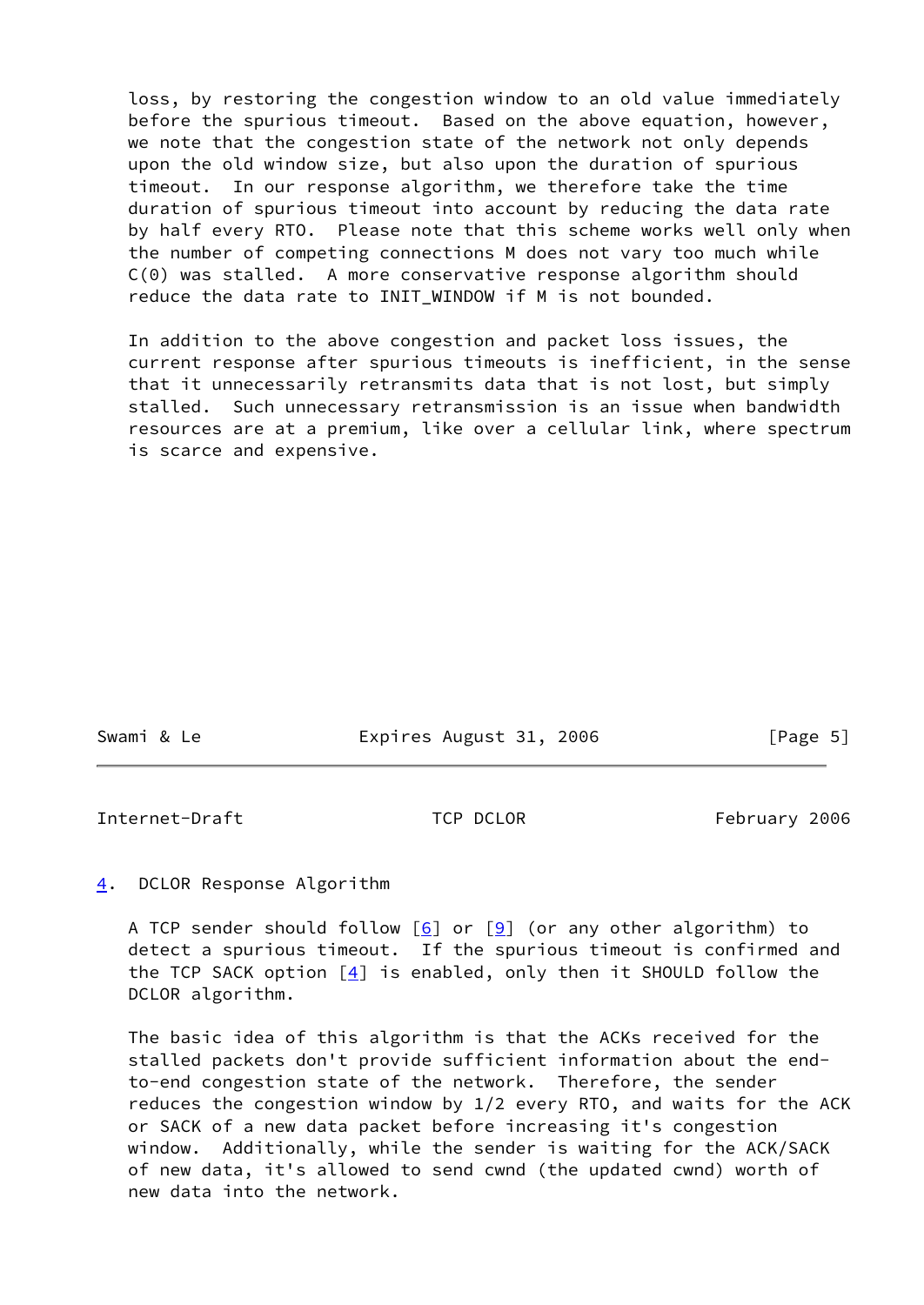- 1. The TCP sender MUST record the time when the first timeout took place, and when the first ACK after the timeout was received. Based on these times (or through some other means) it should compute the number of unbacked-off timeouts that must have taken place during this time period. Let's call this number N-RTO. The sender should also keep the highest sequence number of data packet that was sent in a variable called SS\_PTR. The sender should also keep a counter called dclor\_cntr, which allows the sender to send new data while it's waiting for the ACK or SACK of SS\_PTR. Additionally, the sender MUST NOT update the SS\_TRHESH value due to spurious timeouts (i.e., the spurious timeout algorithm should leave SS\_THRESH values unaltered).
- 2. Once the Spurious Timeout is confirmed, the TCP sender should set cwnd = max( 2, pipe-size/2^N-RTO). ( where pipe-size is the packets in flight at the time when spurious timeout was confirmed.) Additionally, it should set dclor cntr =  $0$ .
- 3. For each ACK or SACK < SS\_PTR (i.e., a SACK block whose left edge is < SS\_PTR), the sender SHOULD send one \*new\* data packet if it is present and if dclor\_cntr < cwnd and (rwnd < SND.NXT - SND.UNA). If (rwnd >= SND.NXT - SND.UNA) or if there is no new data to send, then the sender MUST retransmit no more than one packet per RTO from the tail of the retransmission queue regardless of the value of dclor\_cntr. Moreover, for each \*new\* packet sent, dclor\_cntr should be incremented by one. For ACK/ SACK < SS\_PTR, the sender MUST not initiate any loss recovery algorithm nor should it update cwnd value. Additionally, the SS\_THRESH should be left unchanged for all these ACKs.

| Swami & Le | Expires August 31, 2006 | [Page 6] |
|------------|-------------------------|----------|
|            |                         |          |

- 4. If the sender receives a pure ACK > SS\_PTR, it should update cwnd = cwnd+1, and follow normal TCP behavior. (Note that this means that none of the stalled packets were lost so we don't need to change SS\_THRESH value).
- 5. If the sender receives a SACK block whose left edge is greater than SS\_PTR, then it should traverse the retransmission queue from SND.UNA to the left edge of SACK block, and mark all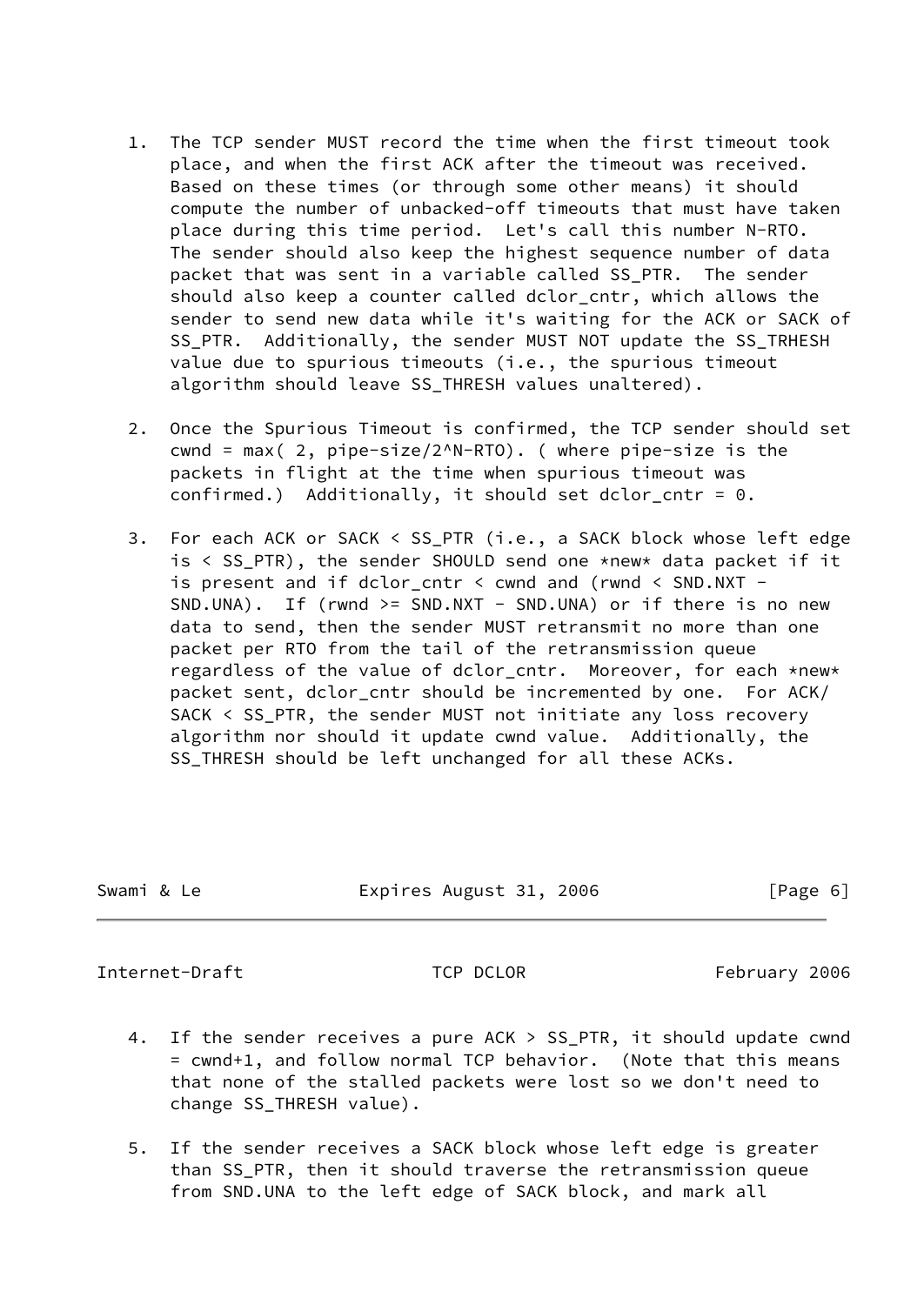unsacked packets as lost. Additionally, it should set cwnd = cwnd + 1 and reset SS\_THRESH to 1/2 the pipe-size. Beyond this point, the sender MUST recover lost packets based on  $[2]$ .

Swami & Le **Expires August 31, 2006** [Page 7]

Internet-Draft TCP DCLOR February 2006

<span id="page-7-0"></span>[5](#page-7-0). Data Delivery To Upper Layers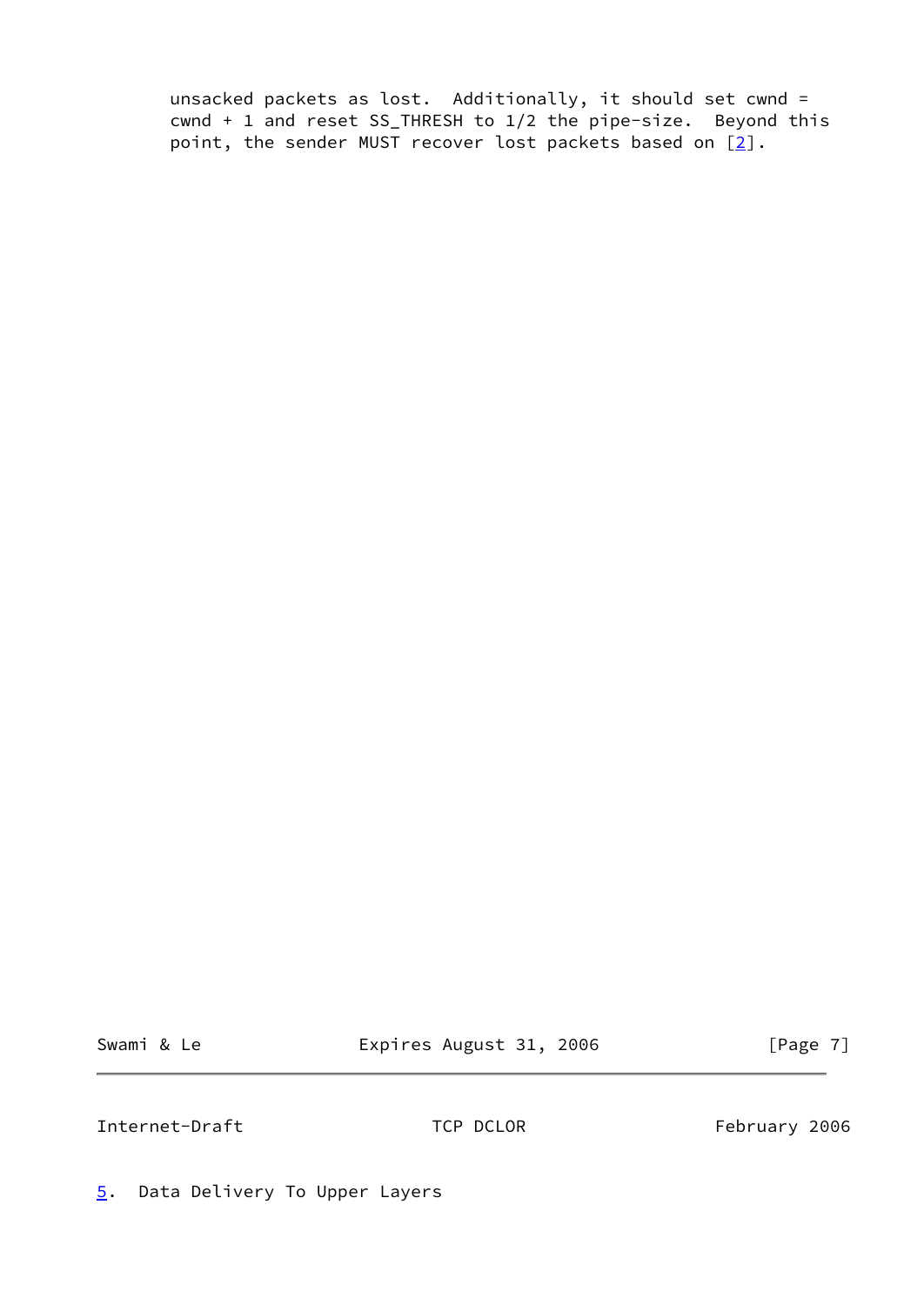If a TCP sender loses its entire congestion window worth of data, sending new data after timeout prevents a TCP receiver from forwarding the new data to the upper layers immediately. However, once the SACK for this new data is received, the TCP sender will send the first lost segment. This essentially means that data delivery to the upper layers could be delayed by at most one RTT when all the packets are lost in the network.

 This, however, does not affect the throughput of the connection in any way. If a timeout has occurred, then the data delivery to the upper layers has already been excessively delayed. Delaying it by another round trip is not a serious problem. Please note that reliability and timeliness are two conflicting issues and one cannot gain on one without sacrificing something else on the other.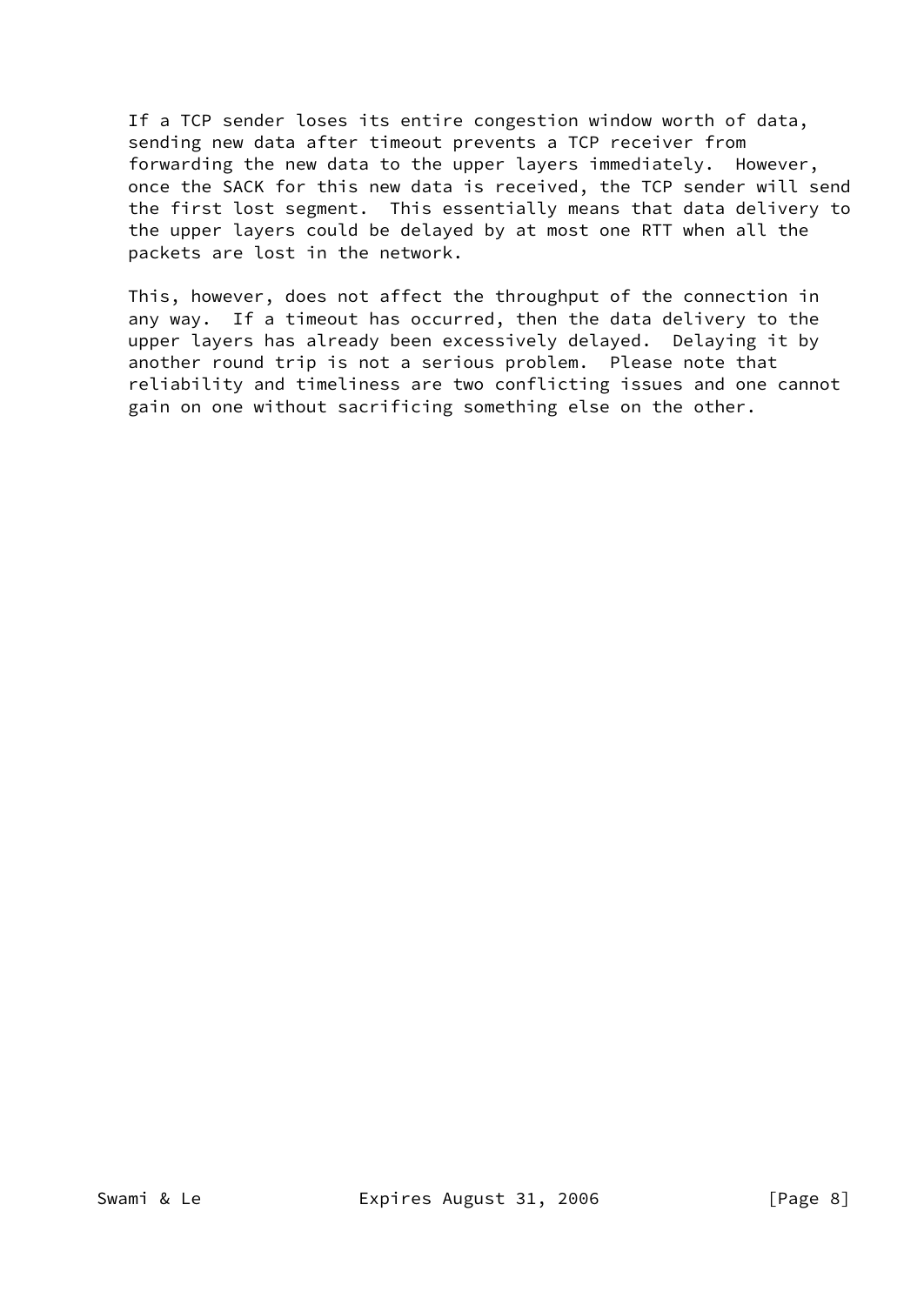# <span id="page-9-0"></span>[6](#page-9-0). SACK reneging

 The TCP SACK information is meant to be advisory, and a TCP receiver is allowed--though strongly discouraged--to discard data blocks the receiver has already SACKed  $[4]$  $[4]$ . Please note however that even if the TCP receiver discards the data block it received, it MUST still send the SACK block for at least the recent most data received. Therefore in spite of SACK reneging, DCLOR will work without any deadlocks.

 A SACK implementation is also allowed not to send a SACK block even though the TCP sender and receiver might have agreed to SACK- Permitted option at the start of the connection. In these cases, however, if the receiver sends one SACK block, it must send SACK blocks for the rest of the connection. Because of the above mentioned leniency in implementation, its possible that a TCP receiver may agree on SACK-Permitted option, and yet not send any SACK blocks. To make DCLOR robust under these circumstances, DCLOR SHOULD NOT be invoked unless the sender has seen at least one SACK block before timeout. We, however, believe that once the SACK- Permitted option is accepted, the TCP receiver MUST send a SACK block--even though that block might finally be discarded. Otherwise, the SACK-Permitted option is completely redundant and serves little purpose. To the best of our knowledge, almost all SACK implementations send a SACK block if they have accepted the SACK- Permitted option.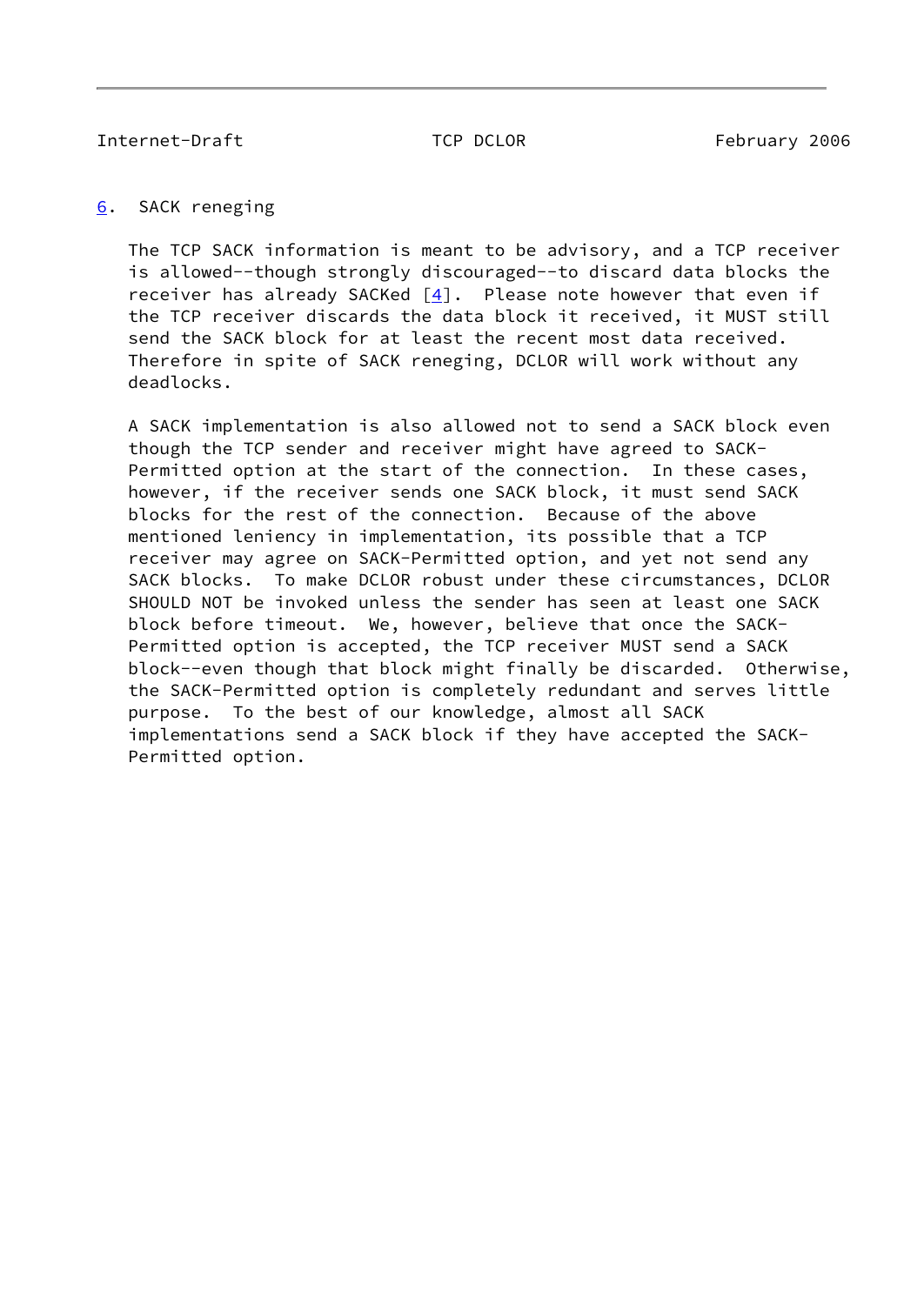<span id="page-10-0"></span>[7](#page-10-0). Security Consideration

DCLOR does not open TCP to new attacks.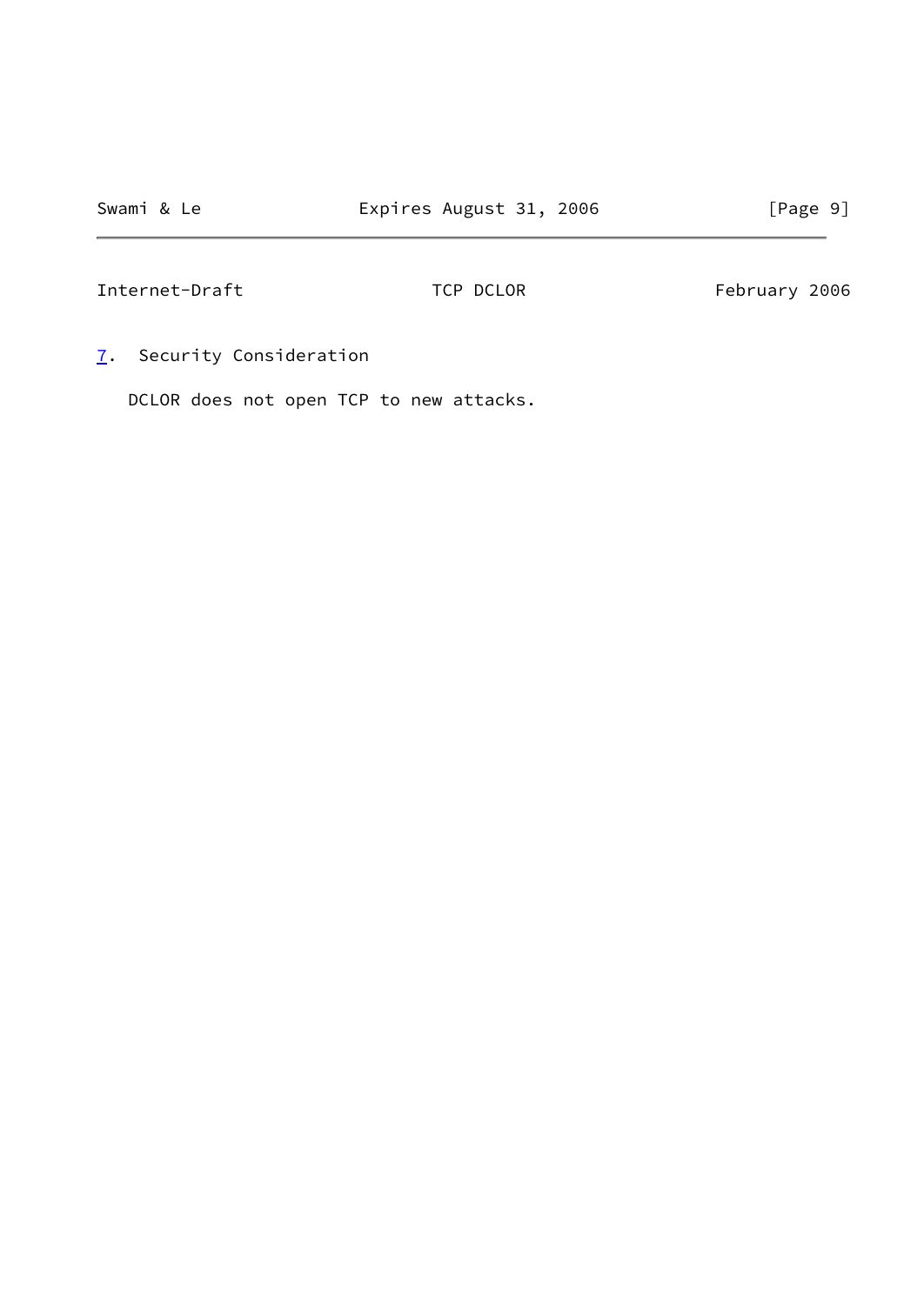Swami & Le **Expires August 31, 2006** [Page 10]

Internet-Draft TCP DCLOR February 2006

<span id="page-11-7"></span>[8](#page-11-7). Acknowledgments

 We would like to thank Shashikant Maheshwari, Pasi Sarolahti, and Mika Liljeberg for their comments and suggestions on a previous version of this draft. Special thanks to Jani Hirsimaki for thoroughly reviewing the document and providing feedback on the algorithm.

- <span id="page-11-8"></span><span id="page-11-6"></span><span id="page-11-5"></span><span id="page-11-4"></span><span id="page-11-3"></span><span id="page-11-2"></span><span id="page-11-1"></span><span id="page-11-0"></span>[9](#page-11-8). References
	- [1] Allman, M., Paxson, V., and W. Stevens, "TCP Congestion Control", [RFC 2581,](https://datatracker.ietf.org/doc/pdf/rfc2581) April 1999.
	- [2] Blanton, E., Allman, M., Fall, K., and L. Wang, "Conservative SACK-based Loss Recovery Algorithm for TCP", [RFC 3517](https://datatracker.ietf.org/doc/pdf/rfc3517), April 2003.
	- [3] Floyd, S., "Congestion Control Principles", [RFC 2914](https://datatracker.ietf.org/doc/pdf/rfc2914), September 2002.
	- [4] Floyd, S., Mahdavi, J., Mathis, M., and M. Podolsky, "TCP Selective Acknowledgement Options", [RFC 2018](https://datatracker.ietf.org/doc/pdf/rfc2018), July 2000.
	- [5] Handley, M., Padhye, J., and S. Floyd, "TCP Congestion Window Validation", [RFC 2861](https://datatracker.ietf.org/doc/pdf/rfc2861), June 2000.
	- [6] Ludwig, R. and M. Meyer, "The Eifel Detection Algorithm", [RFC 3522](https://datatracker.ietf.org/doc/pdf/rfc3522), April 2003.
	- [7] Ludwig, R. and A. Gurtov, "The Eifel Response Algorithm for TCP.", Internet draft; work in progress, [draft-ietf-tsvwg](https://datatracker.ietf.org/doc/pdf/draft-ietf-tsvwg)- tcpeifel-response-05.txt, March 2004.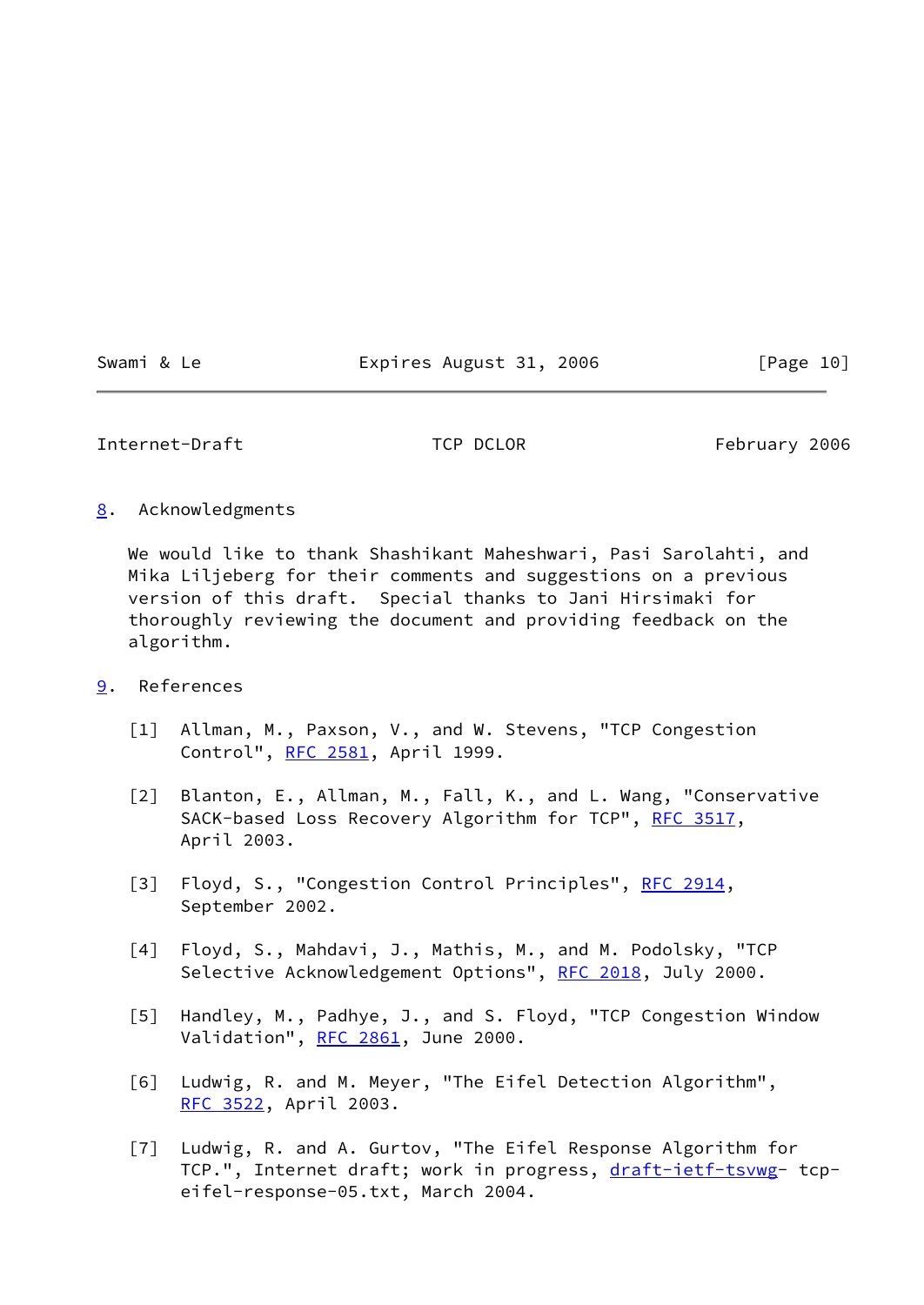- [8] Paxson, V. and M. Allman, "Computing TCP's Retransmission Timer", [RFC 2988](https://datatracker.ietf.org/doc/pdf/rfc2988), November 2000.
- <span id="page-12-0"></span> [9] Sarolahti, P. and M. Kojo, "F-RTO: A TCP RTO Recovery Algorithm for Avoiding Unnecessary Retransmissions.", Internet draft; work in progress, July 2004.

Swami & Le **Expires August 31, 2006** [Page 11]

Internet-Draft TCP DCLOR February 2006

Authors' Addresses

 Yogesh Prem Swami Nokia Research Center, Dallas 6000 Connection Drive Irving, TX 75039 USA

 Phone: +1 972 374 0669 Email: yogesh.swami@nokia.com

 Khiem Le Nokia Research Center, Dallas 6000 Connection Drive Irving, TX 75039 USA

 Phone: +1 972 894 4882 Email: khiem.le@nokia.com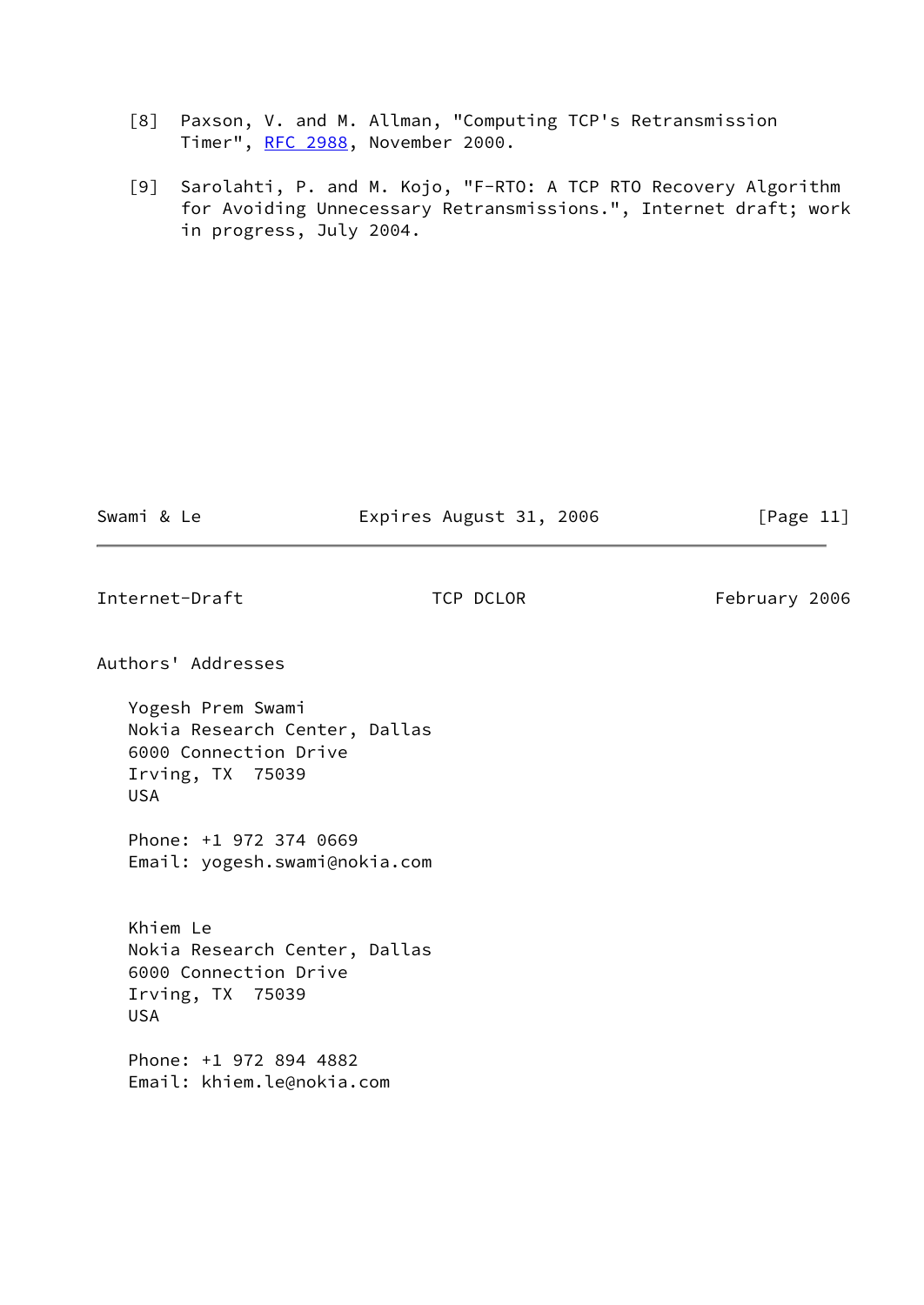Swami & Le **Expires August 31, 2006** [Page 12]

Internet-Draft TCP DCLOR February 2006

Intellectual Property Statement

 The IETF takes no position regarding the validity or scope of any Intellectual Property Rights or other rights that might be claimed to pertain to the implementation or use of the technology described in this document or the extent to which any license under such rights might or might not be available; nor does it represent that it has made any independent effort to identify any such rights. Information on the procedures with respect to rights in RFC documents can be found in [BCP 78](https://datatracker.ietf.org/doc/pdf/bcp78) and [BCP 79](https://datatracker.ietf.org/doc/pdf/bcp79).

 Copies of IPR disclosures made to the IETF Secretariat and any assurances of licenses to be made available, or the result of an attempt made to obtain a general license or permission for the use of such proprietary rights by implementers or users of this specification can be obtained from the IETF on-line IPR repository at <http://www.ietf.org/ipr>.